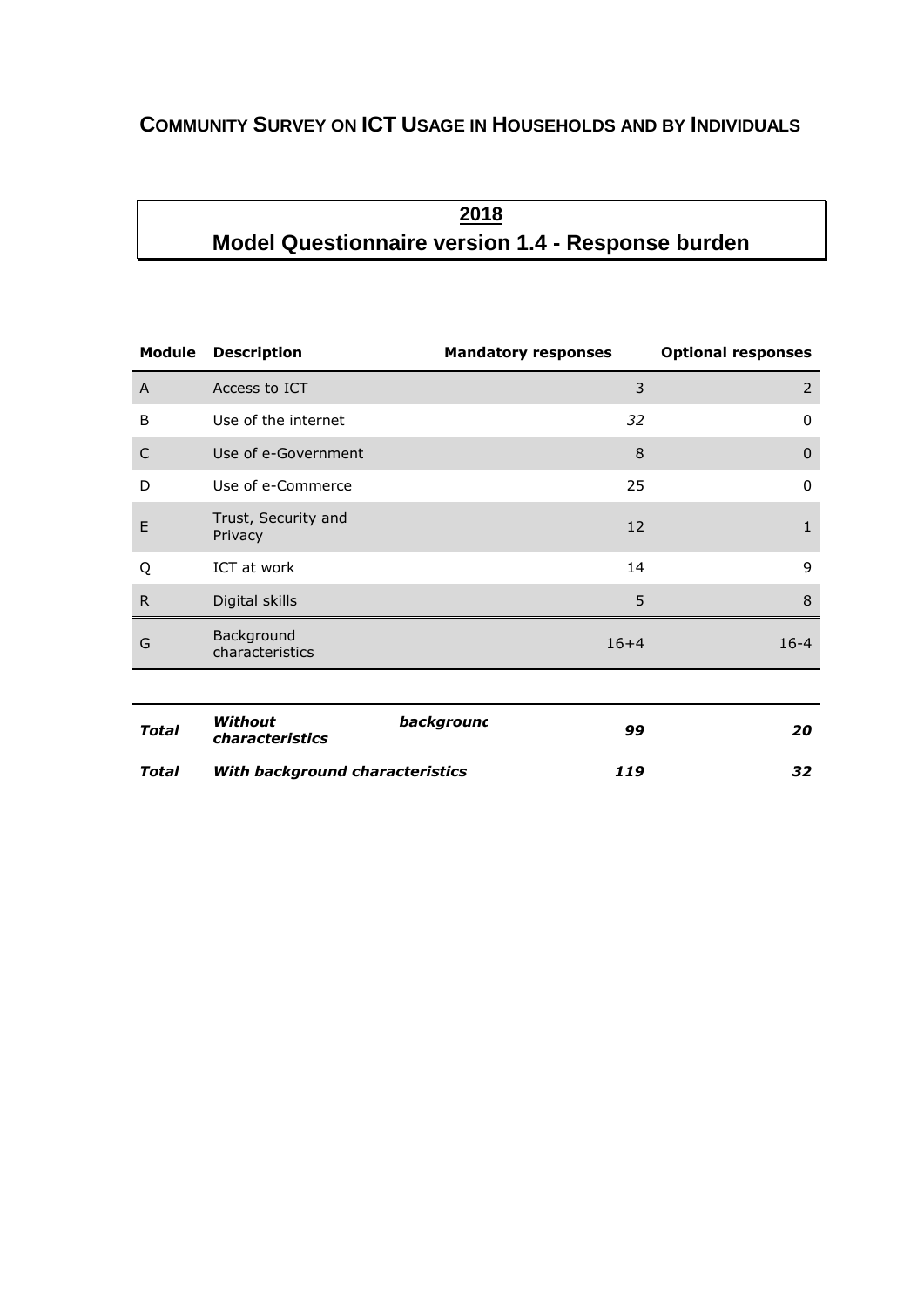## **COMMUNITY SURVEY ON ICT USAGE IN HOUSEHOLDS AND BY INDIVIDUALS**

**2018 Model Questionnaire version 1.4**

**\* Annual \*\* biannual in MFHH**

|                                       | Module A: Access to Information and Communication<br><b>Technologies</b>                                                                                                |                                 |                                      |   |
|---------------------------------------|-------------------------------------------------------------------------------------------------------------------------------------------------------------------------|---------------------------------|--------------------------------------|---|
|                                       | <i>Note:</i> this module is directed to the household                                                                                                                   |                                 |                                      |   |
| A1.                                   | Do you or anyone in your household have access<br>to the internet at home?<br>(by any device)                                                                           | No <sub>1</sub><br>$-$ go to B1 | Don't know<br>$\rightarrow$ go to B1 |   |
| $A2.*$                                | What types of internet connections are used at home?<br>(tick all that apply)<br>Broadband connections*                                                                 |                                 |                                      |   |
|                                       | a) Fixed broadband connections, e.g. DSL, ADSL, VDSL, cable, optical fibre, satellite,<br>public Wi-Fi connections                                                      | П                               |                                      |   |
|                                       | b) Mobile broadband connections (via mobile phone network, at least 3G, e.g. UMTS,<br>using (SIM) card or USB key, mobile phone or smart phone as modem)                | П                               |                                      |   |
|                                       | Other, narrowband connections                                                                                                                                           |                                 |                                      |   |
|                                       | c) Dial-up access over normal telephone line or ISDN (optional)                                                                                                         | П                               |                                      |   |
|                                       | d) Mobile narrowband connection (via mobile phone network less than 3G, e.g. 2G+/GPRS,<br>using (SIM) card or USB key, mobile phone or smart phone as modem) (optional) |                                 |                                      | П |
|                                       |                                                                                                                                                                         |                                 |                                      |   |
| $\mathsf{I}$ -> go to B1 $\mathsf{I}$ |                                                                                                                                                                         |                                 |                                      |   |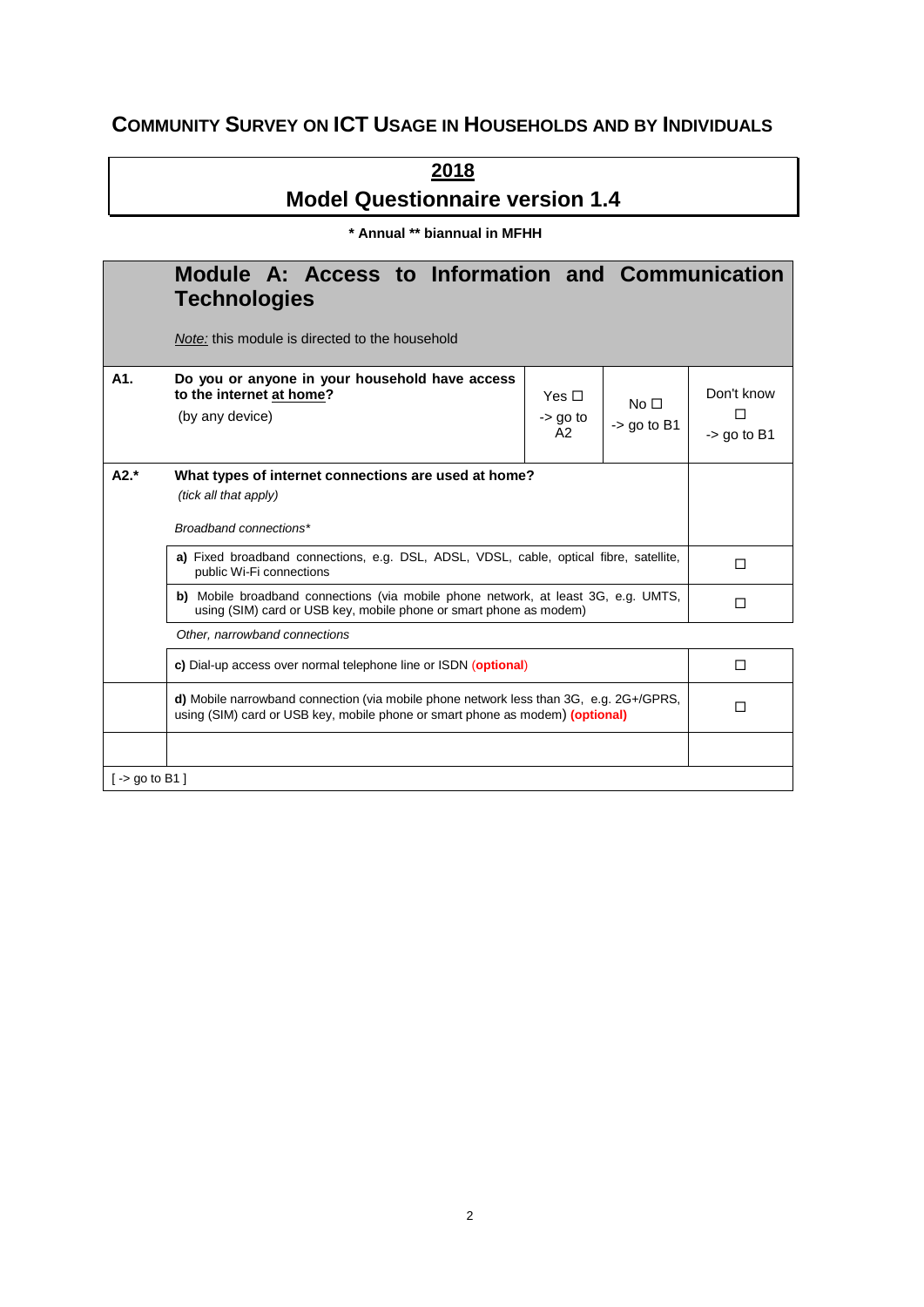|                    | <b>Module B: Use of the Internet</b>                                                                                                                                                                                                                                       |                       |  |  |  |  |
|--------------------|----------------------------------------------------------------------------------------------------------------------------------------------------------------------------------------------------------------------------------------------------------------------------|-----------------------|--|--|--|--|
|                    | Note: This module asks about your internet use at any location (home, work or other places). Any<br>internet enabling device should be considered. Examples are desktop, laptop, netbook or tablet<br>computers as well as smart phones, games consoles or e-book readers. |                       |  |  |  |  |
| $B1.*$             | When did you last use the internet?<br>(Filter question)                                                                                                                                                                                                                   |                       |  |  |  |  |
|                    | a) Within the last 3 months                                                                                                                                                                                                                                                | $\square$ -> go to B2 |  |  |  |  |
|                    | b) Between 3 months and a year ago                                                                                                                                                                                                                                         | $\square$ -> go to B6 |  |  |  |  |
|                    | c) More than 1 year ago                                                                                                                                                                                                                                                    | $\square$ -> go to G1 |  |  |  |  |
|                    | d) Never used it                                                                                                                                                                                                                                                           | $\square$ -> go to G1 |  |  |  |  |
| <b>B2.</b>         | How often on average did you use the internet in the last 3 months?<br>(tick one)                                                                                                                                                                                          |                       |  |  |  |  |
|                    | a) Every day or almost every day $\rightarrow$ go to B2.1                                                                                                                                                                                                                  | □                     |  |  |  |  |
|                    | b) At least once a week (but not every day) -> go to B3                                                                                                                                                                                                                    | П                     |  |  |  |  |
|                    | c) Less than once a week $-$ -> go to B3                                                                                                                                                                                                                                   | □                     |  |  |  |  |
|                    |                                                                                                                                                                                                                                                                            |                       |  |  |  |  |
| B <sub>2.1</sub> . | Only for respondents who answered 'yes' to a) " Every day or almost every day " in question B2)                                                                                                                                                                            |                       |  |  |  |  |
|                    | Did you use the internet several times during the day?                                                                                                                                                                                                                     | YES □<br>NO O         |  |  |  |  |
|                    | $-$ go to B3                                                                                                                                                                                                                                                               |                       |  |  |  |  |
| <b>B3.</b>         | On which of the following devices did you use the internet in the last 3 months?<br>(tick all that apply)                                                                                                                                                                  |                       |  |  |  |  |
|                    | a) Desktop computer                                                                                                                                                                                                                                                        | □                     |  |  |  |  |
|                    | b) Laptop                                                                                                                                                                                                                                                                  | □                     |  |  |  |  |
|                    | c) Tablet                                                                                                                                                                                                                                                                  | □                     |  |  |  |  |
|                    | d) Mobile phone or smart phone                                                                                                                                                                                                                                             | □                     |  |  |  |  |
|                    | e) Other mobile devices (e.g. media or games player, e-book reader,<br>smart watch)                                                                                                                                                                                        | □                     |  |  |  |  |
|                    | $-$ go to B4                                                                                                                                                                                                                                                               |                       |  |  |  |  |
| B4.*/**            | Did you use any of the following mobile devices to access the internet away from home or<br>work in the last 3 months?                                                                                                                                                     |                       |  |  |  |  |
|                    | (tick all that apply or e)                                                                                                                                                                                                                                                 |                       |  |  |  |  |
|                    | a) Mobile phone or smart phone                                                                                                                                                                                                                                             | □                     |  |  |  |  |
|                    | b) Laptop                                                                                                                                                                                                                                                                  | □                     |  |  |  |  |
|                    | c) Tablet                                                                                                                                                                                                                                                                  | □                     |  |  |  |  |
|                    | d) Other devices (e.g. media or games player, e-book reader, smart<br>watch)                                                                                                                                                                                               | □                     |  |  |  |  |
|                    | e) I didn't access the internet via any mobile device away from home or<br>work                                                                                                                                                                                            | □                     |  |  |  |  |
|                    | $-$ go to B5                                                                                                                                                                                                                                                               |                       |  |  |  |  |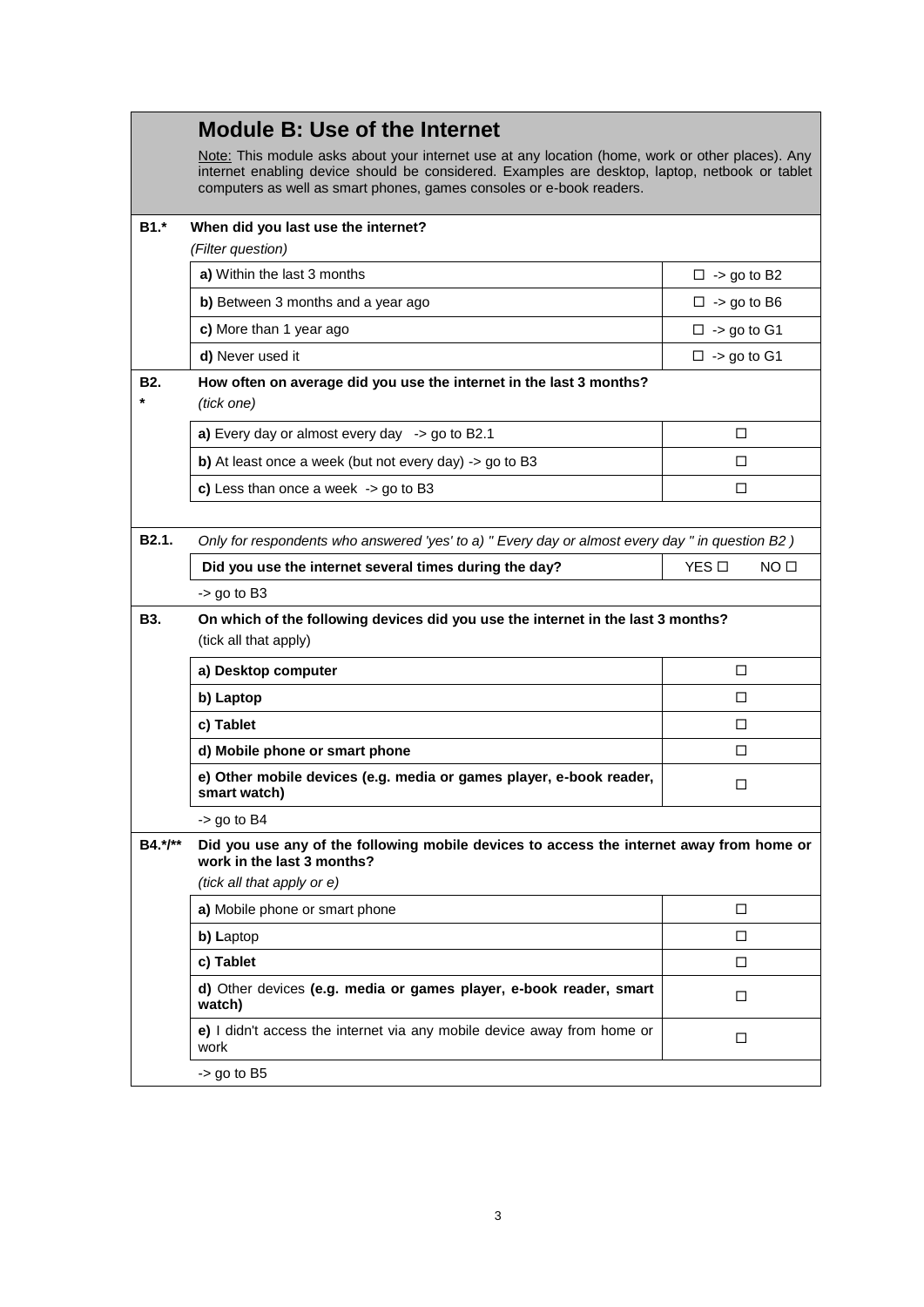| <b>B5.</b><br>For which of the following activities did you use the internet in the last 3 months for private<br>purpose?                                                                                                                                              |               |   |                 |  |  |
|------------------------------------------------------------------------------------------------------------------------------------------------------------------------------------------------------------------------------------------------------------------------|---------------|---|-----------------|--|--|
| (tick all that apply)<br><b>Communication</b>                                                                                                                                                                                                                          |               |   |                 |  |  |
| * a) Sending / receiving e-mails                                                                                                                                                                                                                                       |               | □ |                 |  |  |
| * b) Telephoning over the internet / video calls (via webcam)<br>over the internet (using applications, e.g. Skype, Facetime)                                                                                                                                          |               | ◻ |                 |  |  |
| * c) Participating in social networks (creating user profile,<br>posting messages or other contributions to Facebook,<br>twitter, Instagram, Snapchat, etc.)                                                                                                           |               | □ |                 |  |  |
| <b>Access to information</b>                                                                                                                                                                                                                                           |               |   |                 |  |  |
| */** d) Finding information about goods or services                                                                                                                                                                                                                    |               | □ |                 |  |  |
| Use of entertainment                                                                                                                                                                                                                                                   |               |   |                 |  |  |
| ** e) Listening to music (e.g. web radio, music streaming)                                                                                                                                                                                                             |               | □ |                 |  |  |
| ** f) Watching Internet streamed TV (live or catch-up) from TV<br>broadcasters                                                                                                                                                                                         |               | п |                 |  |  |
| ** g) Watching Video on Demand from commercial services                                                                                                                                                                                                                |               | п |                 |  |  |
| ** h) Watching video content from sharing services                                                                                                                                                                                                                     |               | □ |                 |  |  |
| ** i) Playing or downloading games                                                                                                                                                                                                                                     |               | □ |                 |  |  |
| eHealth                                                                                                                                                                                                                                                                |               |   |                 |  |  |
| ** j) Seeking health-related information (e.g. injuries, diseases,<br>nutrition, improving health, etc.)                                                                                                                                                               |               | п |                 |  |  |
| ** k) Making an appointment with a practitioner via a website or<br>apps (e.g. of a hospital or a health care centre)                                                                                                                                                  |               | □ |                 |  |  |
| <b>Other on-line services</b>                                                                                                                                                                                                                                          |               |   |                 |  |  |
| * I) Selling of goods or services, e.g. via auctions (e.g. eBay)                                                                                                                                                                                                       |               | □ |                 |  |  |
| * m) Internet Banking                                                                                                                                                                                                                                                  |               | ◻ |                 |  |  |
| -> go to B5.1                                                                                                                                                                                                                                                          |               |   |                 |  |  |
| Did you use storage space on the internet (cloud<br>computing) to save documents, pictures, music, video or<br>B5.1.<br>other files for private purposes in the last 3 months (e.g.<br>Google Drive, Dropbox, Windows OneDrive, iCloud,<br><b>Amazon Cloud Drive)?</b> | Yes $\square$ |   | No <sub>1</sub> |  |  |
| For respondents who answered 'yes' to B1a or B1b                                                                                                                                                                                                                       |               |   |                 |  |  |
| B6.<br>Have you used any website or app to arrange an accommodation (a room, apartment, house,<br>holiday cottage, etc.) from another private individual in the last 12 months?                                                                                        |               |   |                 |  |  |
| (tick all that apply or c)                                                                                                                                                                                                                                             |               |   |                 |  |  |
| a) Yes, intermediary websites or apps dedicated to arranging<br>accommodation such as AIRBNB, other national examples                                                                                                                                                  |               |   | $\Box$          |  |  |
| b) Yes, other websites or apps (including social networks)                                                                                                                                                                                                             |               |   | □               |  |  |
| c) No, I have not.                                                                                                                                                                                                                                                     |               |   | □               |  |  |
| $-$ > go to B7                                                                                                                                                                                                                                                         |               |   |                 |  |  |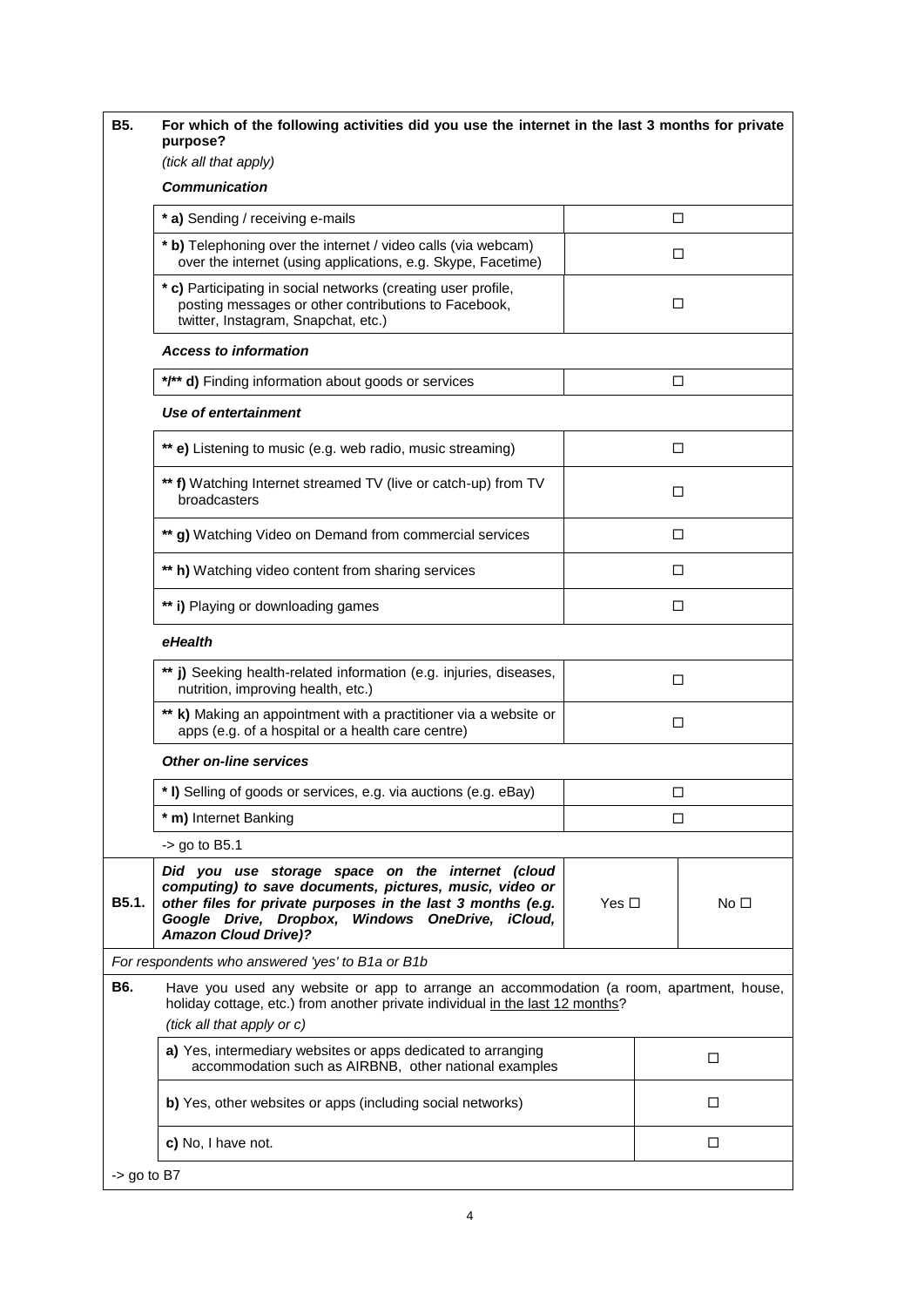| <b>B7.</b>     | Have you used any website or app to arrange a transport service (e.g. by car) from another private<br>individual in the last 12 months?<br>(tick all that apply or c)                                                                                       |            |                 |  |
|----------------|-------------------------------------------------------------------------------------------------------------------------------------------------------------------------------------------------------------------------------------------------------------|------------|-----------------|--|
|                | a) Yes, intermediary websites or apps dedicated to arranging<br>transport services (national examples)                                                                                                                                                      | П          |                 |  |
|                | b) Yes, other websites or apps (including social networks)                                                                                                                                                                                                  | П          |                 |  |
|                | c) No, I have not.                                                                                                                                                                                                                                          | П          |                 |  |
| $-$ go to B8   |                                                                                                                                                                                                                                                             |            |                 |  |
| B <sub>8</sub> | Have you obtained paid work by using an intermediary website<br>apps (e.g. Upwork, TaskRabbit, Freelancer, Amazon<br>or<br>Mechanical Turk) in the last 12 months?<br>Websites of employment agencies are excluded<br>If YES to B8 go to B8.1, otherwise C1 | Yes $\Box$ | No <sub>1</sub> |  |
| B8.1.          | If Yes to B8: Could you please specify if the income of this work is:                                                                                                                                                                                       |            |                 |  |
|                | a) the main source of your income                                                                                                                                                                                                                           | П          |                 |  |
|                | b) an additional source of income                                                                                                                                                                                                                           | П          |                 |  |
| $-$ qo to C1   |                                                                                                                                                                                                                                                             |            |                 |  |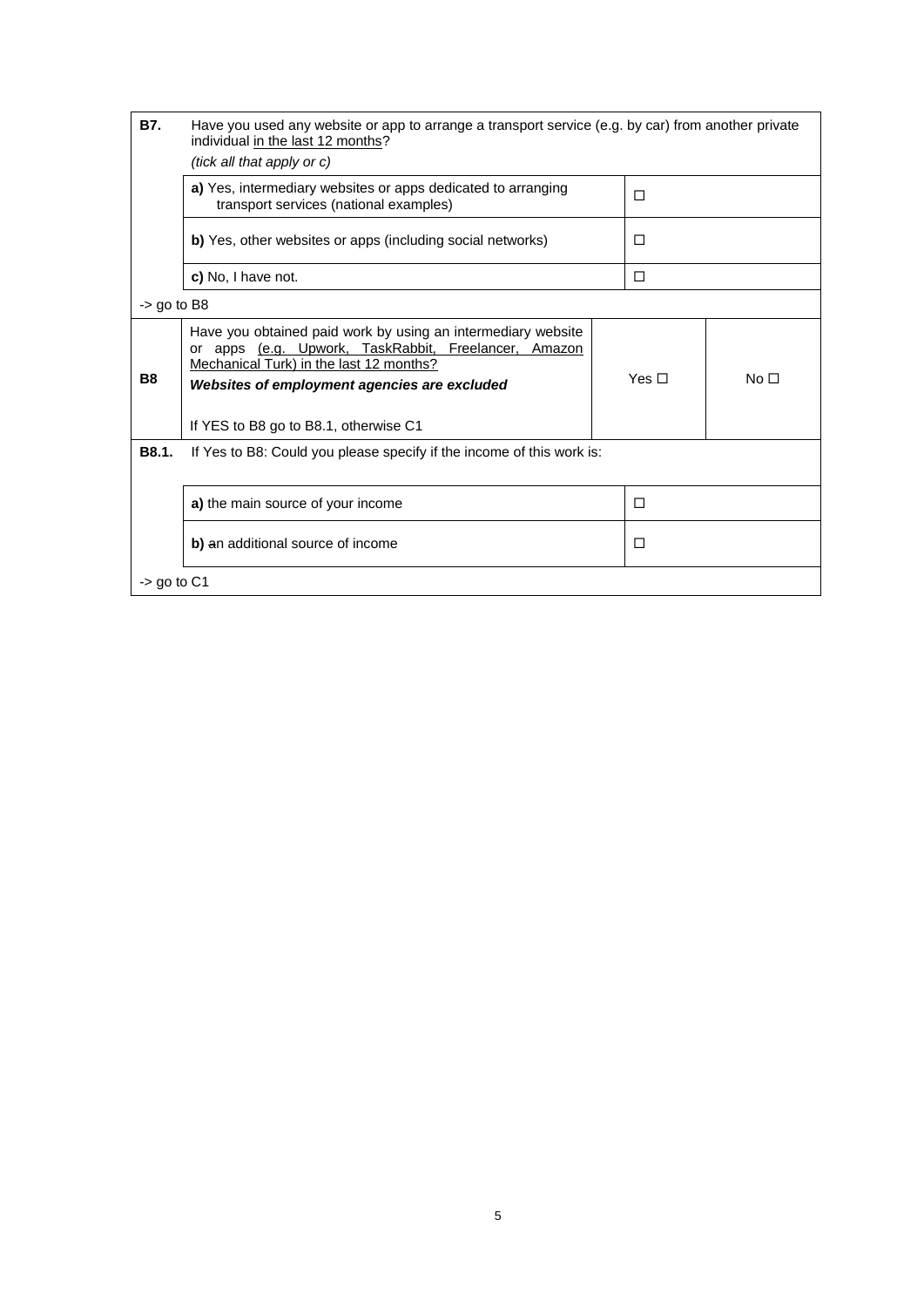|                                                               | <b>Module C: Use of e-government</b>                                                                                                                                                                                                                                                                                                                                                                                                                                                                                                                                                                                                                                                                                                           |        |   |  |  |
|---------------------------------------------------------------|------------------------------------------------------------------------------------------------------------------------------------------------------------------------------------------------------------------------------------------------------------------------------------------------------------------------------------------------------------------------------------------------------------------------------------------------------------------------------------------------------------------------------------------------------------------------------------------------------------------------------------------------------------------------------------------------------------------------------------------------|--------|---|--|--|
|                                                               | For respondents who used the internet in the last 12 months - "Yes" to options a) or b) in question B1<br>Note:<br>This module asks about electronic contacts via the Internet with public authorities and some public services.<br>Contacts through manually typed e-mails should be excluded.<br>Contact and interaction with public authorities and public services include websites concerning citizen obligations<br>(e.g. tax declaration, notification of moving), rights (e.g. social benefits), official documents (e.g. ID card, birth<br>certificate), public educational services (e.g. public libraries, information on the enrolment in schools or universities),<br>public health services (e.g. services of public hospitals). |        |   |  |  |
|                                                               |                                                                                                                                                                                                                                                                                                                                                                                                                                                                                                                                                                                                                                                                                                                                                |        |   |  |  |
|                                                               |                                                                                                                                                                                                                                                                                                                                                                                                                                                                                                                                                                                                                                                                                                                                                |        |   |  |  |
|                                                               |                                                                                                                                                                                                                                                                                                                                                                                                                                                                                                                                                                                                                                                                                                                                                |        |   |  |  |
| $\star$<br>C1.                                                | Did you contact or interact with public authorities or public services over the internet for<br>private purposes in the last 12 months for the following activities?<br>(tick all that apply)                                                                                                                                                                                                                                                                                                                                                                                                                                                                                                                                                  |        |   |  |  |
|                                                               | a) Obtaining information from websites or apps                                                                                                                                                                                                                                                                                                                                                                                                                                                                                                                                                                                                                                                                                                 |        | □ |  |  |
|                                                               | b) Downloading/printing official forms                                                                                                                                                                                                                                                                                                                                                                                                                                                                                                                                                                                                                                                                                                         |        | п |  |  |
|                                                               | c) Submitting completed forms online                                                                                                                                                                                                                                                                                                                                                                                                                                                                                                                                                                                                                                                                                                           |        | □ |  |  |
|                                                               | -> if 'no' to C1c), go to C2, otherwise go to D1                                                                                                                                                                                                                                                                                                                                                                                                                                                                                                                                                                                                                                                                                               |        |   |  |  |
| $\star$<br>$C2$ .                                             | What were the reasons for not submitting completed forms to public authorities' websites or<br>apps for private purposes in the last 12 months?                                                                                                                                                                                                                                                                                                                                                                                                                                                                                                                                                                                                |        |   |  |  |
|                                                               | (tick all that apply)                                                                                                                                                                                                                                                                                                                                                                                                                                                                                                                                                                                                                                                                                                                          |        |   |  |  |
|                                                               | a) I did not have to submit official forms at all                                                                                                                                                                                                                                                                                                                                                                                                                                                                                                                                                                                                                                                                                              |        |   |  |  |
|                                                               | -> if 'yes' to C2a), go to question D1; if 'no', go to<br>b)-f) of question C2                                                                                                                                                                                                                                                                                                                                                                                                                                                                                                                                                                                                                                                                 | □      |   |  |  |
|                                                               | b) There was no such online service available                                                                                                                                                                                                                                                                                                                                                                                                                                                                                                                                                                                                                                                                                                  |        | □ |  |  |
|                                                               | c) Lack of skills or knowledge (e.g. did not know<br>how to use the website or it was too complicated<br>to use)                                                                                                                                                                                                                                                                                                                                                                                                                                                                                                                                                                                                                               |        | □ |  |  |
| d) Concerns about protection and security of<br>personal data |                                                                                                                                                                                                                                                                                                                                                                                                                                                                                                                                                                                                                                                                                                                                                |        |   |  |  |
|                                                               | e) Another person did it on my behalf (e.g.<br>consultant, tax adviser, relative or family<br>member)                                                                                                                                                                                                                                                                                                                                                                                                                                                                                                                                                                                                                                          | □      |   |  |  |
|                                                               | f) Other reason                                                                                                                                                                                                                                                                                                                                                                                                                                                                                                                                                                                                                                                                                                                                | $\Box$ |   |  |  |
|                                                               | $-$ > go to D1                                                                                                                                                                                                                                                                                                                                                                                                                                                                                                                                                                                                                                                                                                                                 |        |   |  |  |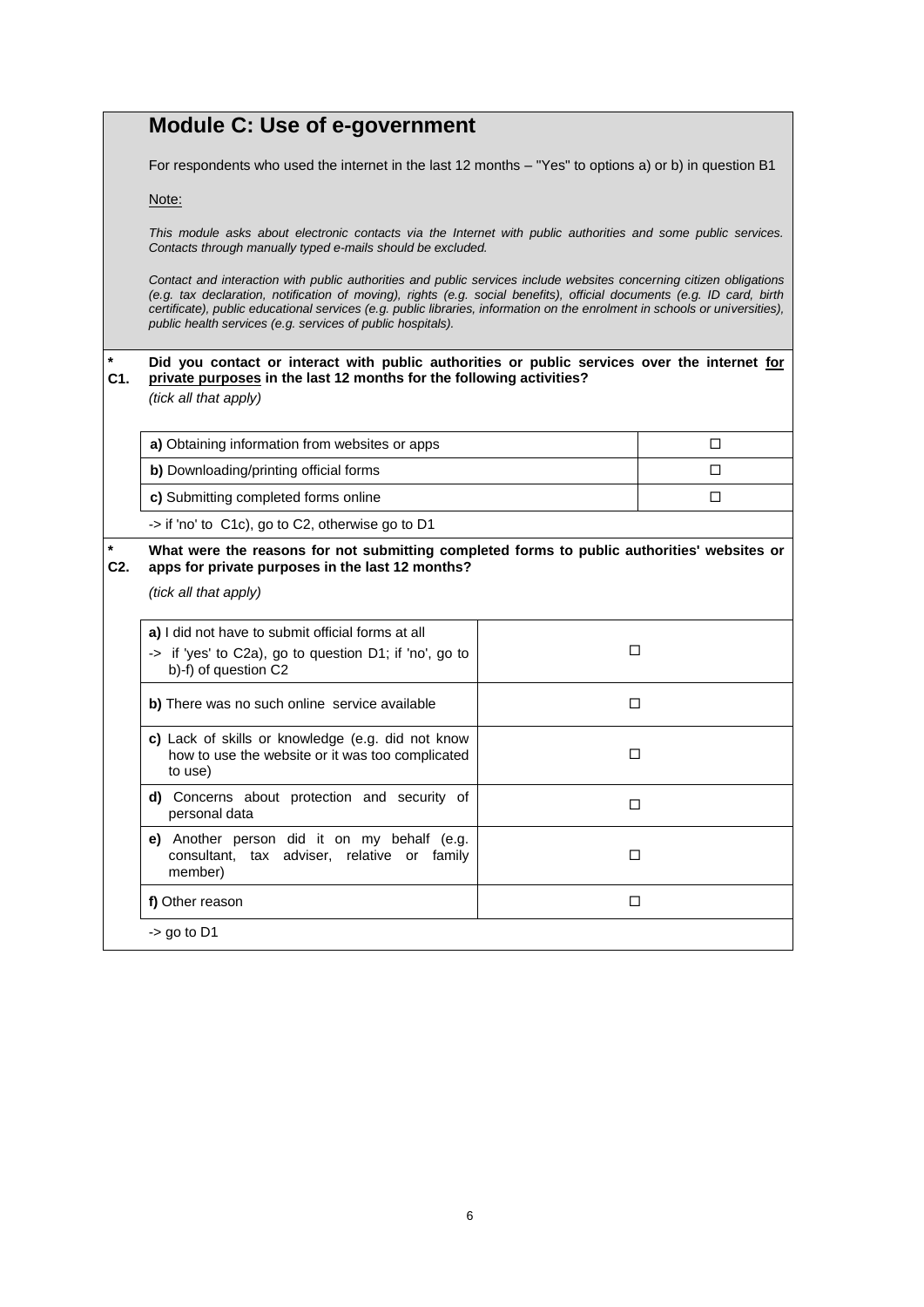### **Module D: Use of e-commerce**

For respondents who used the internet in the last 12 months – "Yes" to options a) or b) in question B1

*Note:* The following questions concern the purchase of goods and services over the Internet (ecommerce) for private use via any device (desktop, portable or handheld, including mobile or smart phone). Purchases refer to orders of goods or services over the internet for which payment is required; the payment does not have to be done online. Orders via manually typed e-mails, SMS or MMS should be excluded. Orders via websites or apps should be considered.

# **\* D1. When did you last buy or order goods or services for private use over the internet?**

(filter question)

| Within the last 3 months        | $\square$ -> go to D2 |
|---------------------------------|-----------------------|
| Between 3 months and a year ago | $\square$ -> go to D2 |
| More than 1 year ago            | $\square$ -> go to D6 |
| Never bought or ordered         | $\square$ -> go to D6 |

#### **\* D2. What types of goods or services did you buy or order over the Internet for private use in the last 12 months?** *(tick all that apply)*

| a) Food or groceries<br>П<br>b) Household goods (e.g. furniture, toys, etc; excluding consumer<br>п<br>electronics)<br>c) Medicine<br>п<br><b>d)</b> Clothes, sports goods<br>П<br>e) Computer hardware<br>П<br>f) Electronic equipment (incl. cameras)<br>П<br>g) Telecommunication services (e.g. TV, broadband subscriptions, fixed<br>line or mobile phone subscriptions, uploading money on prepaid phone<br>п<br>cards, etc.)<br>h) Holiday accommodation (hotel etc.)<br>П<br>i) Other travel arrangements (transport tickets, car hire, etc.)<br>п<br>j) Tickets for events<br>П<br>k) Films, music<br>п<br>I) Books, magazines, newspapers<br>п |  |
|----------------------------------------------------------------------------------------------------------------------------------------------------------------------------------------------------------------------------------------------------------------------------------------------------------------------------------------------------------------------------------------------------------------------------------------------------------------------------------------------------------------------------------------------------------------------------------------------------------------------------------------------------------|--|
|                                                                                                                                                                                                                                                                                                                                                                                                                                                                                                                                                                                                                                                          |  |
|                                                                                                                                                                                                                                                                                                                                                                                                                                                                                                                                                                                                                                                          |  |
|                                                                                                                                                                                                                                                                                                                                                                                                                                                                                                                                                                                                                                                          |  |
|                                                                                                                                                                                                                                                                                                                                                                                                                                                                                                                                                                                                                                                          |  |
|                                                                                                                                                                                                                                                                                                                                                                                                                                                                                                                                                                                                                                                          |  |
|                                                                                                                                                                                                                                                                                                                                                                                                                                                                                                                                                                                                                                                          |  |
|                                                                                                                                                                                                                                                                                                                                                                                                                                                                                                                                                                                                                                                          |  |
|                                                                                                                                                                                                                                                                                                                                                                                                                                                                                                                                                                                                                                                          |  |
|                                                                                                                                                                                                                                                                                                                                                                                                                                                                                                                                                                                                                                                          |  |
|                                                                                                                                                                                                                                                                                                                                                                                                                                                                                                                                                                                                                                                          |  |
|                                                                                                                                                                                                                                                                                                                                                                                                                                                                                                                                                                                                                                                          |  |
|                                                                                                                                                                                                                                                                                                                                                                                                                                                                                                                                                                                                                                                          |  |
| m) e-learning material<br>п                                                                                                                                                                                                                                                                                                                                                                                                                                                                                                                                                                                                                              |  |
| n) Video games software, other computer software and software upgrades<br>п                                                                                                                                                                                                                                                                                                                                                                                                                                                                                                                                                                              |  |
| o) Other<br>п                                                                                                                                                                                                                                                                                                                                                                                                                                                                                                                                                                                                                                            |  |
| $-$ go to D3                                                                                                                                                                                                                                                                                                                                                                                                                                                                                                                                                                                                                                             |  |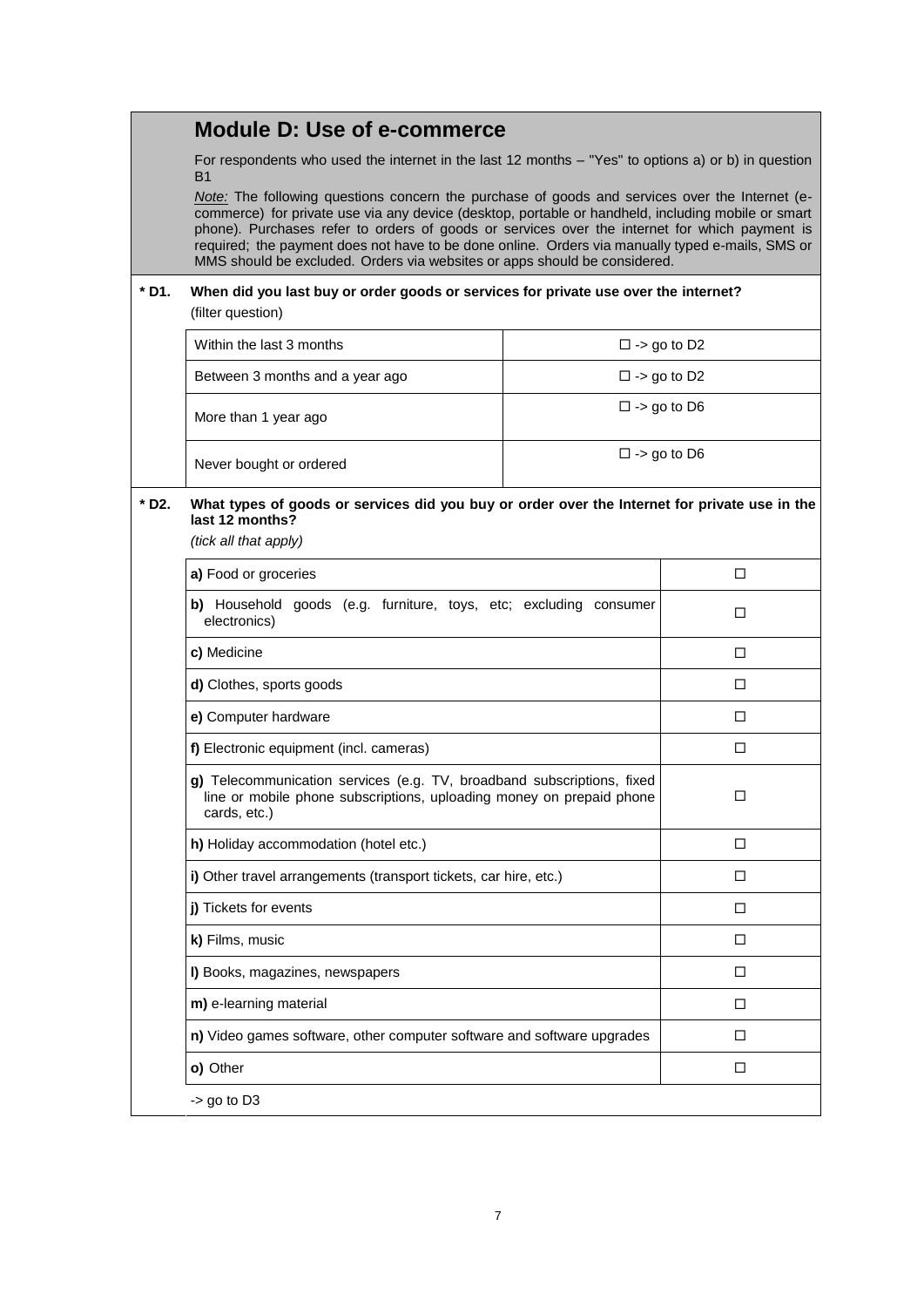|                | */**D3. From whom did you buy or order goods or services for private purpose over the Internet in the last<br>(tick all that apply)                                                                                                                                       |  |        |  |
|----------------|---------------------------------------------------------------------------------------------------------------------------------------------------------------------------------------------------------------------------------------------------------------------------|--|--------|--|
|                | a) National sellers                                                                                                                                                                                                                                                       |  | □      |  |
|                | b) Sellers from other EU countries                                                                                                                                                                                                                                        |  | □      |  |
|                | c) Sellers from the rest of the world                                                                                                                                                                                                                                     |  | □      |  |
|                | d) Country of origin of sellers is not known                                                                                                                                                                                                                              |  | □      |  |
|                | -> if 'yes' to "Within the last 3 months" in question D1 go to<br>D4, otherwise D6                                                                                                                                                                                        |  |        |  |
| $\star$<br>D4. | (for respondents who answered 'yes' to "Within the last 3 months" in question D1)<br>How many times did you order or buy goods or services over the Internet for private use in the<br>last 3 months?                                                                     |  |        |  |
|                | times (please provide an estimate)                                                                                                                                                                                                                                        |  |        |  |
|                | Or (tick one)                                                                                                                                                                                                                                                             |  |        |  |
|                | 1-2 times                                                                                                                                                                                                                                                                 |  | □      |  |
|                | 3-5 times                                                                                                                                                                                                                                                                 |  | □      |  |
|                | 6-10 times                                                                                                                                                                                                                                                                |  | □      |  |
|                | > 10 times                                                                                                                                                                                                                                                                |  | □      |  |
|                | $-$ > go to D5                                                                                                                                                                                                                                                            |  |        |  |
| $\star$<br>D5. | (for respondents who answered 'yes' to "Within the last 3 months" in question D1)<br>How much as an estimate did you spend buying or ordering goods or services over the Internet<br>(excluding shares or other financial services) for private use in the last 3 months? |  |        |  |
|                | euro (or national currency converted in euro)<br>Or (tick one)                                                                                                                                                                                                            |  |        |  |
|                | less than 50 euro                                                                                                                                                                                                                                                         |  | $\Box$ |  |
|                | 50 to less than 100 euro                                                                                                                                                                                                                                                  |  | □      |  |
|                | 100 to less than 500 euro                                                                                                                                                                                                                                                 |  | □      |  |
|                | 500 to less than 1000 euro                                                                                                                                                                                                                                                |  | $\Box$ |  |
|                | 1000 euro and more                                                                                                                                                                                                                                                        |  | □      |  |
|                | Don't know                                                                                                                                                                                                                                                                |  | □      |  |
|                | $-$ go to D6                                                                                                                                                                                                                                                              |  |        |  |
| D <sub>6</sub> | (for respondents who answered 'yes' to "Within the last 3 months" in question B1)<br>Did you carry out any of the following financial activities over the internet (excluding e-mail) for<br>private purposes in the last 12 months?                                      |  |        |  |
|                | (tick all that apply)                                                                                                                                                                                                                                                     |  |        |  |
|                | a) Buying or selling shares, bonds, funds or other investment services                                                                                                                                                                                                    |  | □      |  |
|                | b) Buying or renewing existing insurance policies, including those offered<br>as a package together with another service (e.g. travel insurance<br>offered together with a plane ticket)                                                                                  |  | □      |  |
|                | c) Taking a loan or mortgage or arranging credit from banks or other<br>financial providers                                                                                                                                                                               |  | $\Box$ |  |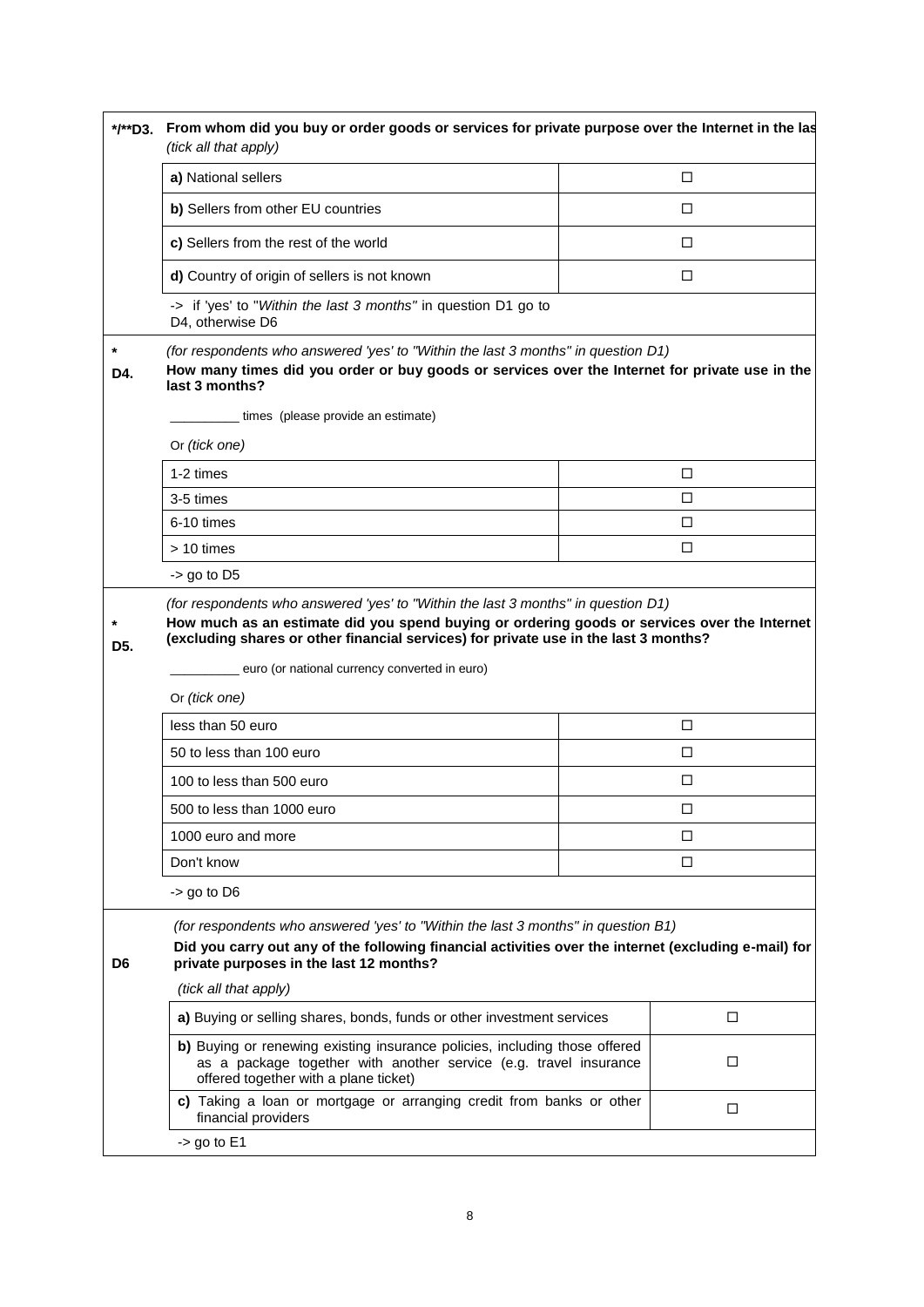|                | <b>Module E: Trust, security and privacy</b>                                                                                                                                                                    |        |  |  |  |
|----------------|-----------------------------------------------------------------------------------------------------------------------------------------------------------------------------------------------------------------|--------|--|--|--|
|                | For respondents who used the internet in the last 12 months - "Yes" to options a) or b) in<br>question B1                                                                                                       |        |  |  |  |
| E <sub>1</sub> | Have you used the following identification procedures for online services (e.g. online<br>banking, public services, ordering or buying goods or services online) for private<br>purposes in the last 12 months? |        |  |  |  |
|                | (tick all that apply or h) )                                                                                                                                                                                    |        |  |  |  |
|                | a) simple login with username and password                                                                                                                                                                      | □      |  |  |  |
|                | b) social media login used for other services                                                                                                                                                                   | п      |  |  |  |
|                | c) a security token                                                                                                                                                                                             | п      |  |  |  |
|                | d) electronic identification certificate or card used with a<br>card reader                                                                                                                                     | п      |  |  |  |
|                | e) procedure involving your mobile phone (a code received<br>via a message)                                                                                                                                     | п      |  |  |  |
|                | f) single use pin code list (add national example or<br>explanation – plastic card with codes, scratch codes, etc.)<br>or random characters of a password                                                       | п      |  |  |  |
|                | g) other electronic identification procedure                                                                                                                                                                    | $\Box$ |  |  |  |
|                | h) I have not used any electronic identification procedure<br>(OPTIONAL)                                                                                                                                        | п      |  |  |  |

 $-$  s go to E2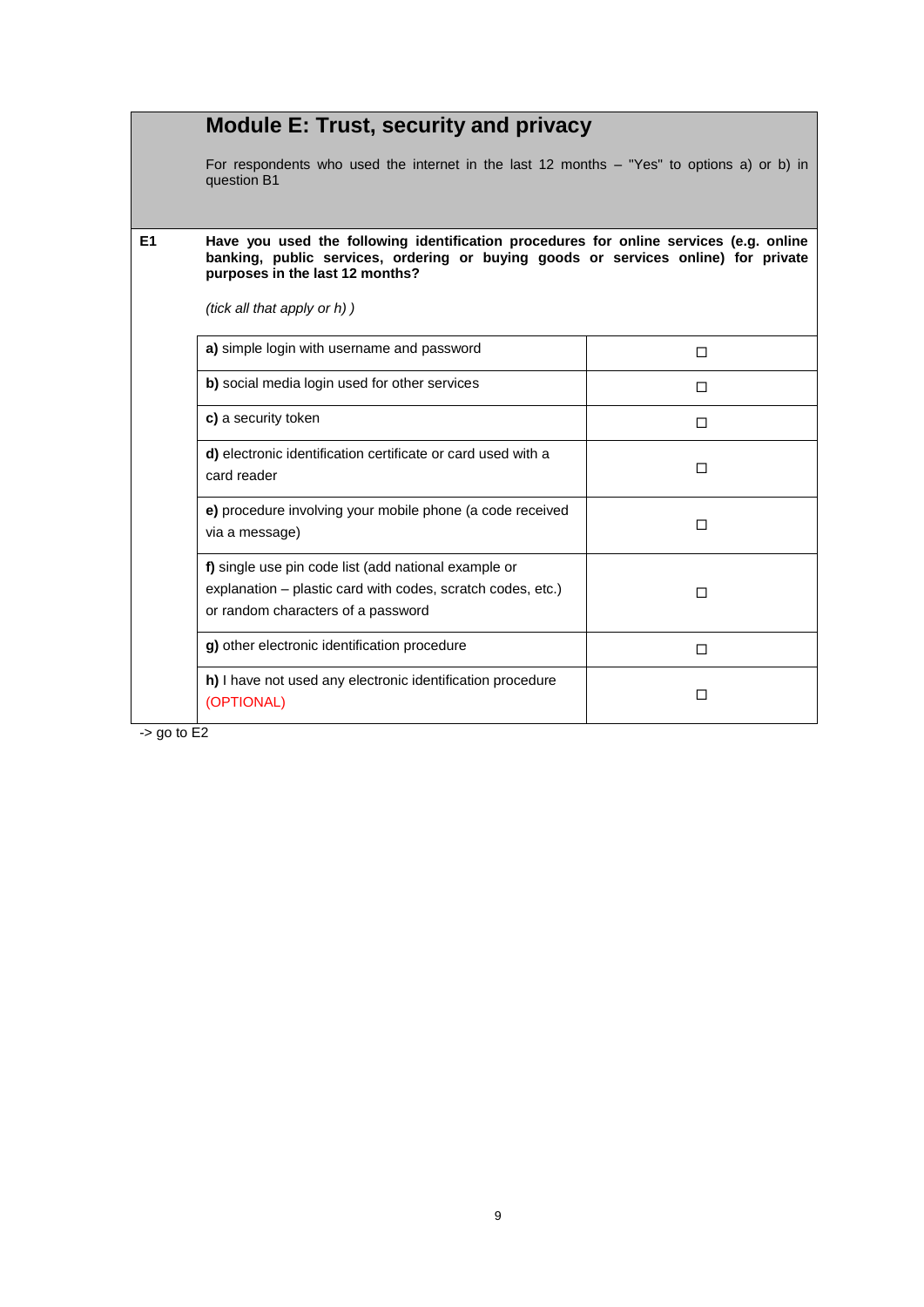|                | Trust, security and privacy in the context of smart phones                                                                                                           |            |           |
|----------------|----------------------------------------------------------------------------------------------------------------------------------------------------------------------|------------|-----------|
| E <sub>2</sub> |                                                                                                                                                                      |            |           |
|                | Do you use a smartphone for private purposes?                                                                                                                        | Yes $\Box$ | No $\Box$ |
|                | If no to $E2 \rightarrow go$ to Q1                                                                                                                                   |            |           |
| E <sub>3</sub> | If yes in E2                                                                                                                                                         |            |           |
|                | Does your smartphone have any kind of security software or service like antivirus, antispam<br>or firewall?                                                          |            |           |
|                | (tick all that apply)                                                                                                                                                |            |           |
|                | a) Yes, installed automatically or provided with the operating<br>system                                                                                             | □          |           |
|                | b) Yes, I installed it or subscribed to it or somebody else did<br>it                                                                                                | □          |           |
|                | c) No                                                                                                                                                                | □          |           |
|                | d) I do not know                                                                                                                                                     | □          |           |
|                | $-$ 90 to E4                                                                                                                                                         |            |           |
| E4             | Have you ever lost information, documents, pictures or other kind of data on your<br>smartphone as a result of a virus or other hostile type of programs?            |            |           |
|                | (tick only one)                                                                                                                                                      |            |           |
|                | a) Yes                                                                                                                                                               | □          |           |
|                | b) No                                                                                                                                                                | □          |           |
|                | c) I do not know                                                                                                                                                     | $\Box$     |           |
|                | $-$ go to $E5$                                                                                                                                                       |            |           |
| E <sub>5</sub> | When using or installing an application (app) on your smartphone, have you restricted or<br>refused access to your personal data (e.g. your location, contact list)? |            |           |
|                | (tick only one)                                                                                                                                                      |            |           |
|                | a) Yes, at least once                                                                                                                                                | □          |           |
|                | b) No                                                                                                                                                                | □          |           |
|                | c) I did not know it was possible                                                                                                                                    | □          |           |
|                | d) Not applicable (I do not use applications)                                                                                                                        | □          |           |

 $-$  > go to Q1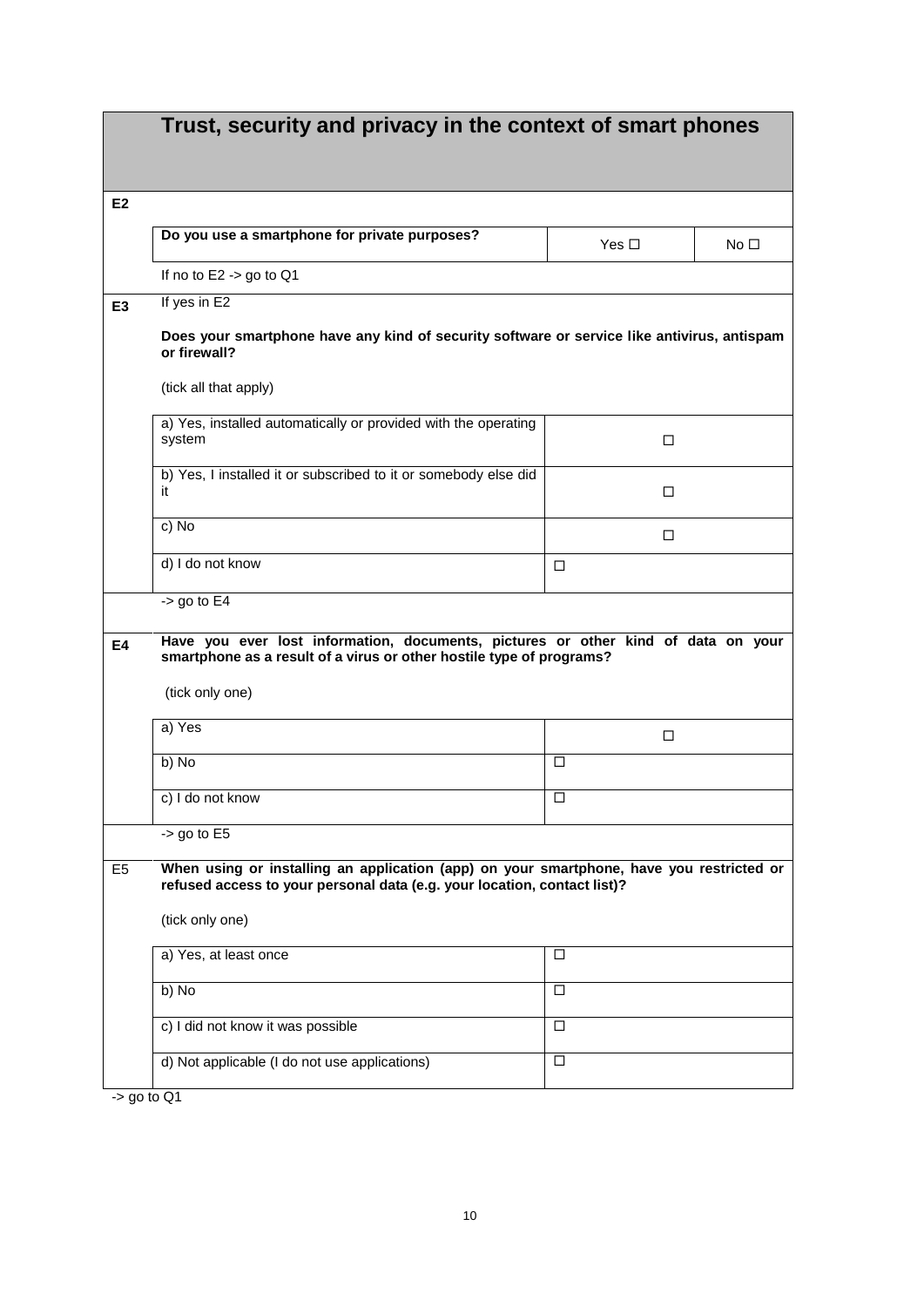### **Module Q: ICT usage at work**

For respondents who used the internet in the last 12 months – "Yes" to options a) or b) in question B1

Filter: occupational status = employee or self-employed or family workers

The following questions concern the usage of information and communication technologies (computers and the internet) for your working activities. In case of multiple activities, please always refer to your main paid job.

| Q1.            | Do you use computers, laptops, smartphones, tablets or other<br>portable devices at work?<br>Go to Q2                                                                                                                                | Yes □ | No <sub>1</sub> |
|----------------|--------------------------------------------------------------------------------------------------------------------------------------------------------------------------------------------------------------------------------------|-------|-----------------|
| Q <sub>2</sub> | Do you use other computerised equipment or machinery such $\vert$ Yes $\Box$<br>as those used in production lines, transportation or other<br>services (including handheld devices such as those used for<br>stock control) at work? |       | No $\Box$       |

**YES to Q1 -> Q3 NO to Q1 and YES to Q2 -> Q4 NO to Q1 and NO to Q2 -> R1**

| Q3. | Do you carry out any of the following activities in your work at least once per week?<br>(tick all that apply) |   |
|-----|----------------------------------------------------------------------------------------------------------------|---|
|     | a) Exchange e-mails or enter data into<br>databases                                                            | П |
|     | b) Create or edit electronic documents                                                                         | П |
|     | c) Use social media for work                                                                                   | П |
|     | d) Use of applications to receive tasks or<br>instructions (excluding e-mails)                                 | П |
|     | e) Use of occupational specific software (e.g.<br>for design, data analysis, processing, etc.)                 | П |
|     | f) Develop or maintain IT systems or software                                                                  | П |
|     | g) I do not carry out any of the listed activities<br>in my work at least once per week.                       | П |

 $[\rightarrow$  go to Q4]

| Q4. | Have your main job tasks changed as a result of the introduction of $ \vee$ es $\Box$<br>new software or computerised equipment in the last 12 months? | No <sub>1</sub> |  |
|-----|--------------------------------------------------------------------------------------------------------------------------------------------------------|-----------------|--|
|     |                                                                                                                                                        |                 |  |

 $[\rightarrow$  go to Q5]

| Q5. | Did you have to learn how to use new software or computerised $\forall$ es $\Box$ | No $\square$ |
|-----|-----------------------------------------------------------------------------------|--------------|
|     | equipment for your job in the last 12 months?                                     |              |

 $[\rightarrow$  go to Q6]

| Q6. | Have you been involved in choosing, modifying or testing the software<br>or computerised equipment you use at work in the last 12 months? | Yes $\Box$ | No $\Box$ |
|-----|-------------------------------------------------------------------------------------------------------------------------------------------|------------|-----------|
|     | <b>OPTIONAL</b>                                                                                                                           |            |           |
|     |                                                                                                                                           |            |           |

 $[\rightarrow$  go to Q7]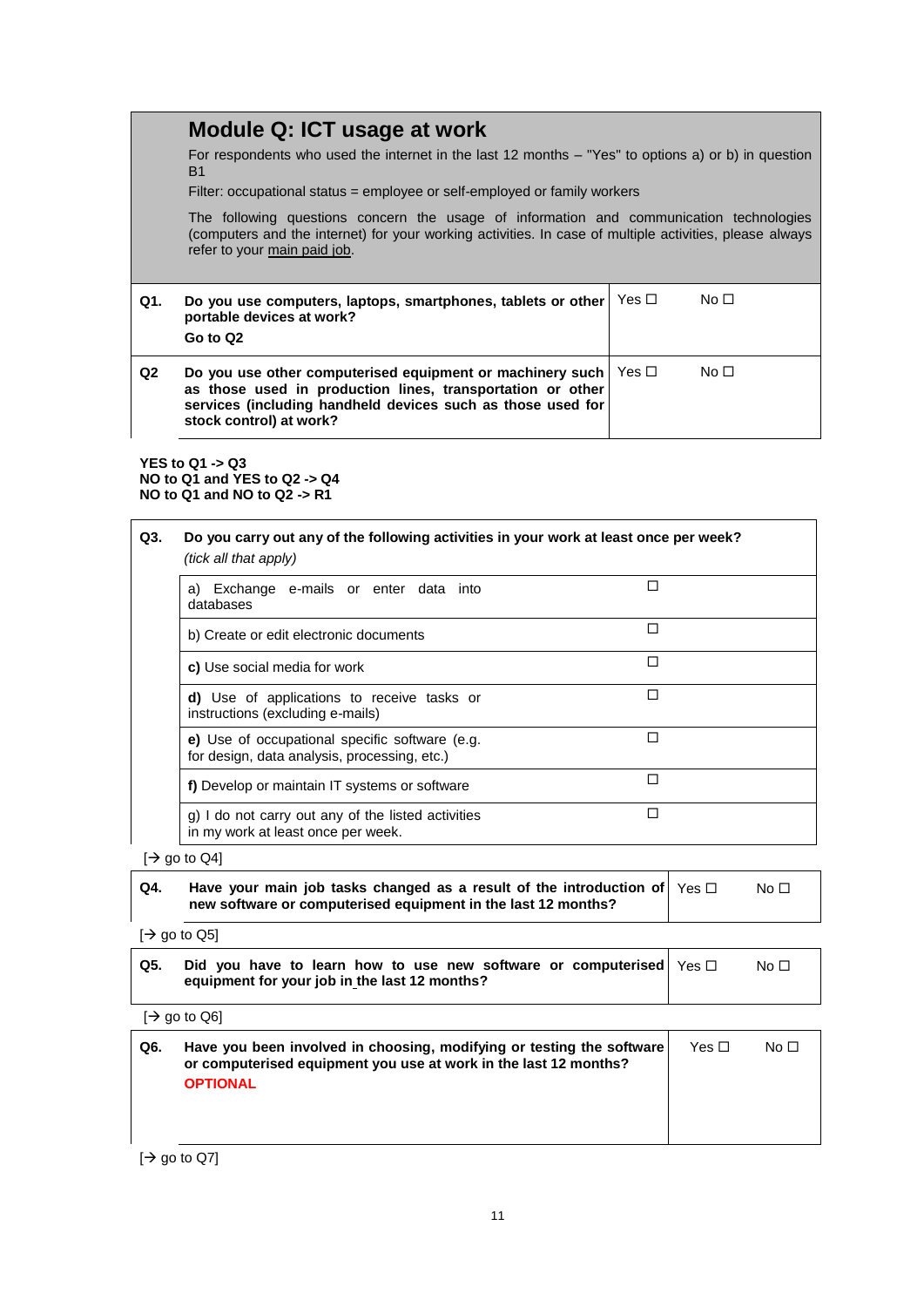| Q7. | Which of the following statements best describes your skills relating to the use of computers,<br>software or applications at work?<br>(tick only one) |  |
|-----|--------------------------------------------------------------------------------------------------------------------------------------------------------|--|
|     | a) I need further training to cope well with my duties                                                                                                 |  |
|     | b) My skills correspond well with my duties                                                                                                            |  |
|     | c) I have the skills to cope with more demanding duties                                                                                                |  |

 $[\rightarrow$  go to Q8]

#### **Q8. Has the usage of computers, laptops, smartphones, or other computerised equipment at work changed any of the following characteristics of your work in the last 12 months?**

#### **OPTIONAL**

*(tick all that apply)*

|                                                                            | Increase | Decrease | No relevant change |
|----------------------------------------------------------------------------|----------|----------|--------------------|
| a) The time spent on repetitive tasks                                      |          |          |                    |
| b) The independence in organising my<br>tasks                              | П        |          |                    |
| c) The monitoring of my performance at<br>work                             |          |          |                    |
| d) Time spent on acquiring new skills<br>needed for work                   |          |          |                    |
| The ease of collaboration<br>with<br>e)<br>colleagues or business partners |          |          |                    |
| f) The amount of irregular working hours<br>(night, week-end, shift work)  |          |          |                    |

 $[\rightarrow$  go to Q9]

| Q9. | How often did you work from home in the last 12 months?<br>(tick one) |  |
|-----|-----------------------------------------------------------------------|--|
|     | a) Every day or almost every day                                      |  |
|     | b) At least once a week (but not every day)                           |  |
|     | c) Less than once a week                                              |  |
|     | d) Never                                                              |  |

For respondents who answered a) or b) or c) in  $Q9 \rightarrow go$  to  $Q9.1$ , otherwise go to  $Q10$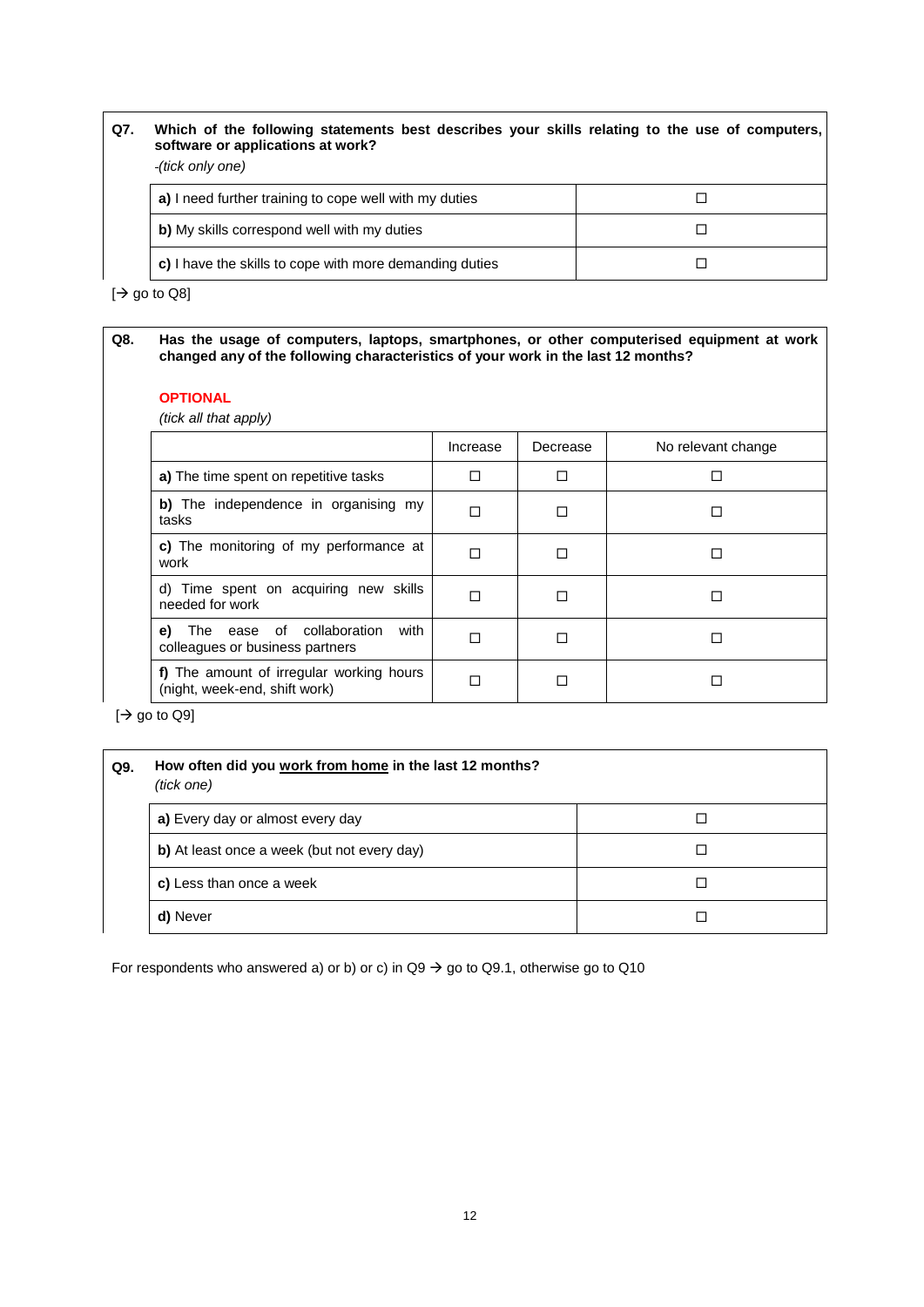| $\Box$ Q9.1. When working from home, did you use the Internet for your $\Diamond$ Yes $\Box$<br>iob? | No $\Box$ |
|------------------------------------------------------------------------------------------------------|-----------|
|                                                                                                      |           |

 $[\Rightarrow$  go to Q10]

| Q10. | How often did you work at an external site (e.g. construction site, agricultural field, other<br>public/private spaces) or on the move (e.g. in a vehicle) in the last 12 months?<br>(tick one) |  |
|------|-------------------------------------------------------------------------------------------------------------------------------------------------------------------------------------------------|--|
|      | <b>OPTIONAL</b>                                                                                                                                                                                 |  |

| a) Every day or almost every day            |  |
|---------------------------------------------|--|
| b) At least once a week (but not every day) |  |
| c) Less than once a week                    |  |
| d) Never                                    |  |

For respondents who answered a) or b) or c) in  $Q10 \rightarrow go$  to  $Q10.1$ , otherwise go to R1

| Q <sub>10.1</sub> | When working at an external site or on the move did you use $\gamma$ $\approx$ $\Box$<br>laptops, smartphones, tablets or other portable devices for your<br>iob? | No $\Box$ |
|-------------------|-------------------------------------------------------------------------------------------------------------------------------------------------------------------|-----------|
|                   | <b>OPTIONAL</b>                                                                                                                                                   |           |

 $|$  go to R1]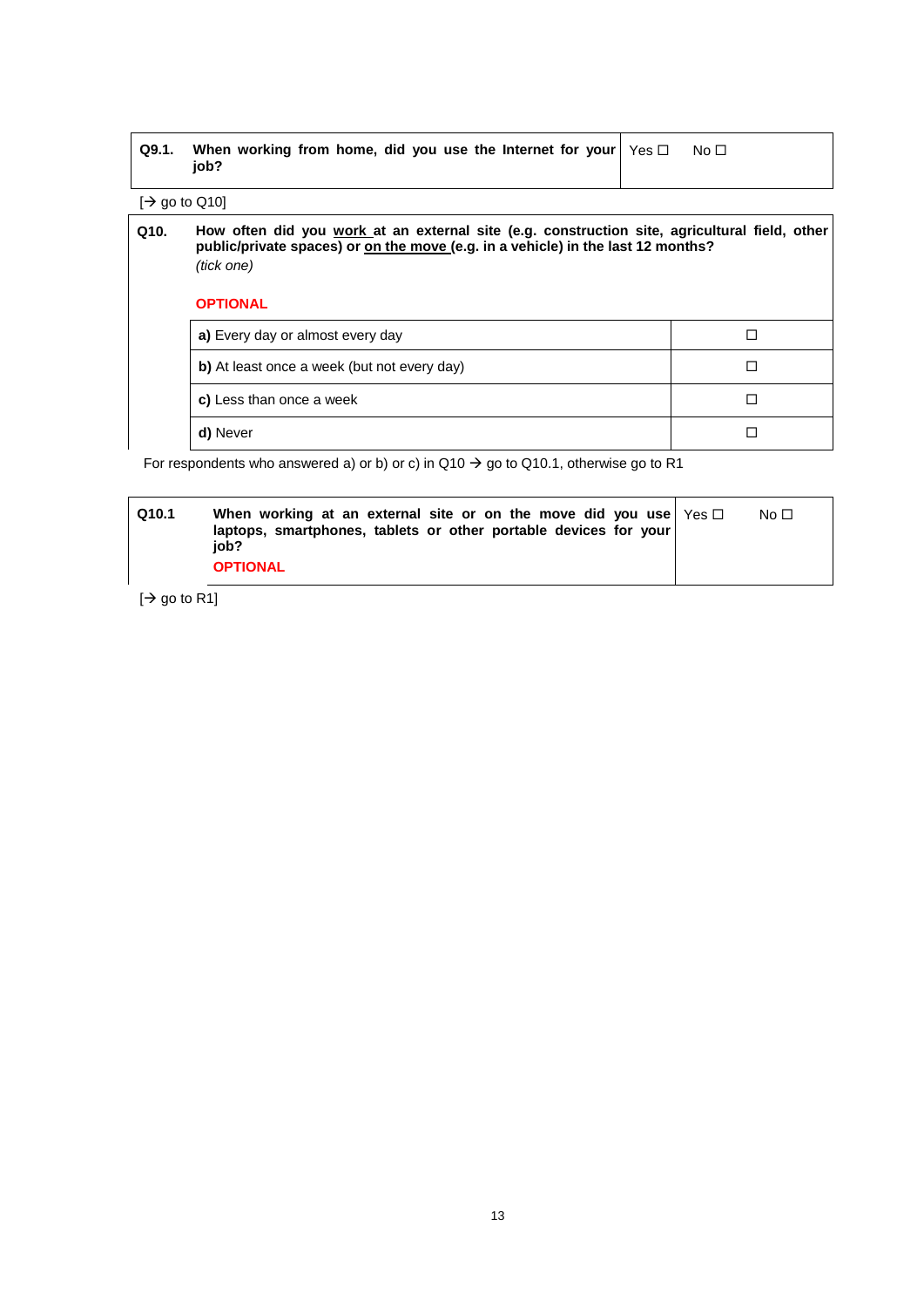### **Module R: Digital Skills**

for respondents who used the internet in the last 12 months – "Yes" to options a) or b) in question B1

#### **R1. Have you carried out any of the following learning activities to improve your skills relating to the use of computers, software or applications in the last 12 months?** *(Please tick all that apply)*

|  | a) Free online training or self-study                                                       |  |
|--|---------------------------------------------------------------------------------------------|--|
|  | b) Training paid by yourself                                                                |  |
|  | c) Free training provided by public programs or organisations (other than your<br>employer) |  |
|  | d) Training paid or provided by your employer                                               |  |
|  | e) On-the-job training (e.g. co-workers, supervisors)                                       |  |

[Filter: If any of the boxes a) to e) in R1 is ticked  $\rightarrow$  go to R2, otherwise go to module G]

# **R2. In which of the following fields relating to the use of computers, software or applications did you carry out the training in the last 12 months?**  *(Please tick all that apply) (OPTIONAL)* **a)** Online marketing or e-Commerce **a** and a set of a set of a set of a set of a set of a set of a set of a set of a set of a set of a set of a set of a set of a set of a set of a set of a set of a set of a set of a set **b)** Social media (e.g. google groups, Facebook, Jive) **c)** Programming languages, including design or management of websites **□ d)** Data analysis or management of databases  $\square$ **e)** Maintenance of computer networks, servers, etc. **f)** IT-security or privacy management **g)** Specific software applications for work  $\Box$ **h)** Other fields of training related to the use of computers, software or applications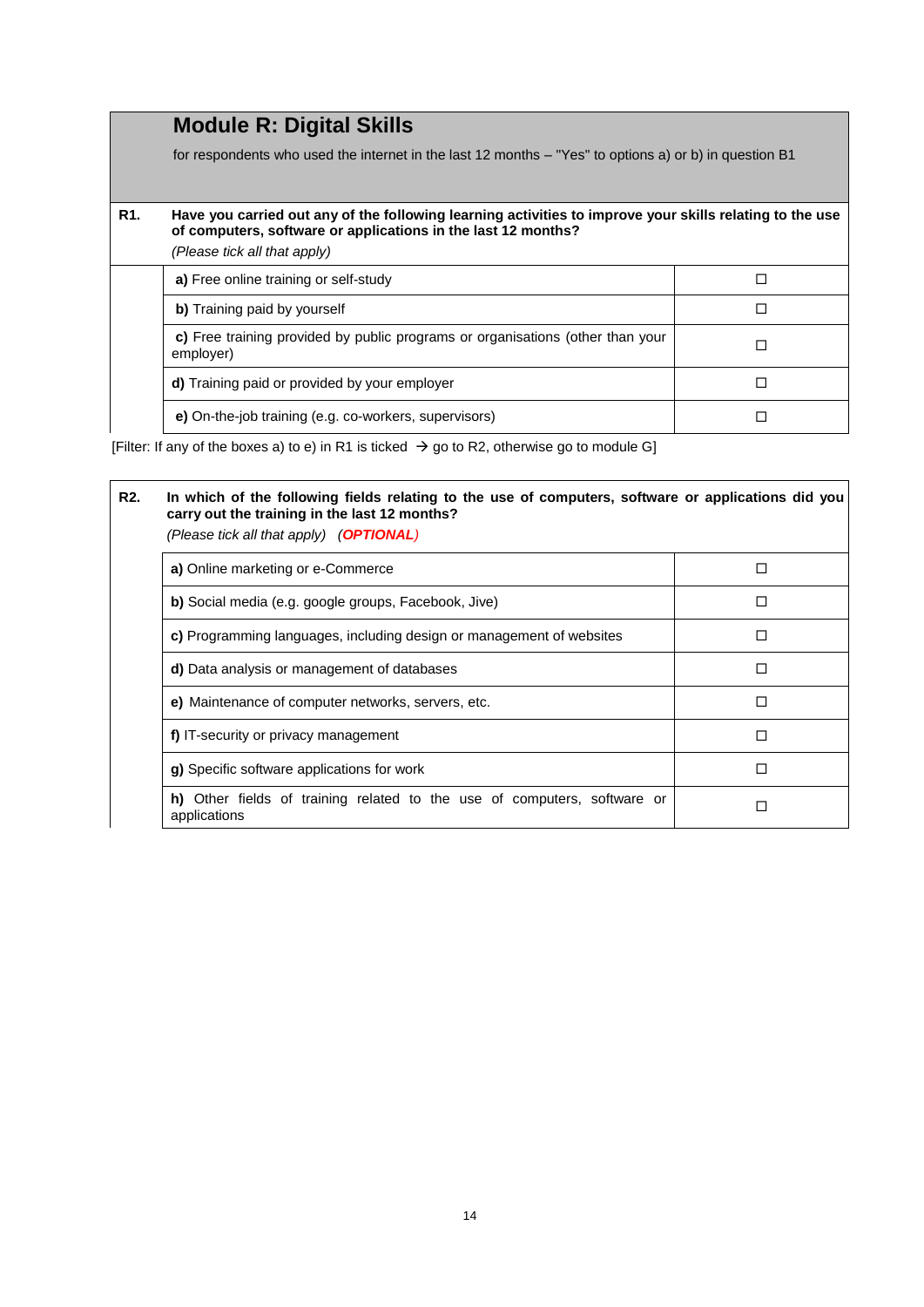|     | <b>Module G: Socio-demographic background information</b>                                                                                                                                             |          |                      |  |  |
|-----|-------------------------------------------------------------------------------------------------------------------------------------------------------------------------------------------------------|----------|----------------------|--|--|
| G1. | Age:                                                                                                                                                                                                  |          |                      |  |  |
|     | (in complete years)                                                                                                                                                                                   |          |                      |  |  |
| G2. | Sex:                                                                                                                                                                                                  | Man<br>П | Woman $\square$      |  |  |
| G3. | <b>Country of birth</b><br>< description ><br>< to be transmitted as native-born, foreign-born, for the latter<br>also: born in another EU Member State, born in non-EU<br>country                    |          |                      |  |  |
| G4. | < to be transmitted into the categories nationals, non-<br>Country of citizenship<br>< description ><br>nationals, for the latter: nationals of other EU Member State,<br>nationals of non-EU country |          |                      |  |  |
| G5. | Educational attainment level (highest level of education successfully completed) according to<br>the International Standard Classification of Education (ISCED 2011):                                 |          |                      |  |  |
|     | (tick only one)                                                                                                                                                                                       |          |                      |  |  |
|     | [ISCED 0, 1 or 2]<br>$\Box$ At most lower secondary education                                                                                                                                         |          |                      |  |  |
|     | $\Box$ Less than primary education [ISCED 0]                                                                                                                                                          |          |                      |  |  |
|     | □ Primary education [ISCED 1]                                                                                                                                                                         |          |                      |  |  |
|     | $\Box$ Lower secondary education [ISCED 2]                                                                                                                                                            |          |                      |  |  |
|     | [ISCED 3 or 4]<br>$\Box$ Upper secondary and post-secondary non-tertiary education                                                                                                                    |          |                      |  |  |
|     | $\Box$ Upper secondary education [ISCED 3]                                                                                                                                                            |          |                      |  |  |
|     | $\Box$ Post-secondary non-tertiary education [ISCED 4]                                                                                                                                                |          |                      |  |  |
|     | $\Box$ Tertiary education                                                                                                                                                                             |          | [ISCED 5, 6, 7 or 8] |  |  |
|     | $\Box$ Short-cycle tertiary education [ISCED 5]                                                                                                                                                       |          |                      |  |  |
|     | $\Box$ Bachelor or equivalent [ISCED 6]                                                                                                                                                               |          |                      |  |  |
|     | □ Master or equivalent [ISCED 7]                                                                                                                                                                      |          |                      |  |  |
|     | $\Box$ Doctoral or equivalent [ ISCED 8 ]                                                                                                                                                             |          |                      |  |  |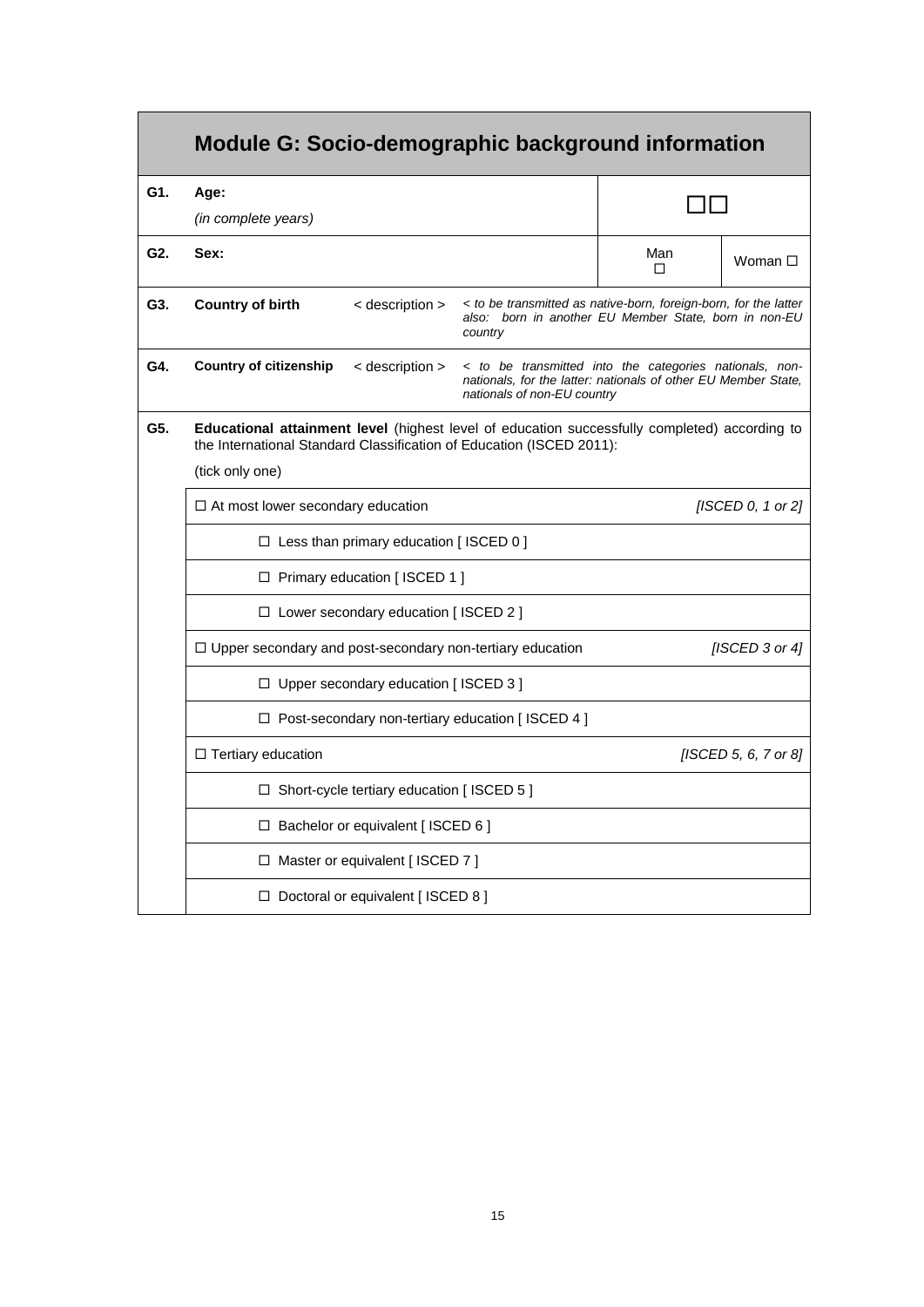| G6. | <b>Employment situation</b>                                                                                                                                                                                                                                       |  |  |  |
|-----|-------------------------------------------------------------------------------------------------------------------------------------------------------------------------------------------------------------------------------------------------------------------|--|--|--|
|     | Employee or self-employed (incl. family workers)                                                                                                                                                                                                                  |  |  |  |
|     | <b>Full time MANDATORY</b>                                                                                                                                                                                                                                        |  |  |  |
|     | Part time <b>MANDATORY</b>                                                                                                                                                                                                                                        |  |  |  |
|     | <b>Employee MANDATORY</b>                                                                                                                                                                                                                                         |  |  |  |
|     | With a permanent job or contract of unlimited duration<br><b>MANDATORY</b>                                                                                                                                                                                        |  |  |  |
|     | With a temporary job or contract of limited duration MANDATORY                                                                                                                                                                                                    |  |  |  |
|     | Self-employed (incl. family workers) MANDATORY                                                                                                                                                                                                                    |  |  |  |
|     | Economic sector <b>MANDATORY</b>                                                                                                                                                                                                                                  |  |  |  |
|     | Agriculture, forestry and fishing                                                                                                                                                                                                                                 |  |  |  |
|     | Mining and quarrying, manufacturing and other industry                                                                                                                                                                                                            |  |  |  |
|     | Construction                                                                                                                                                                                                                                                      |  |  |  |
|     | Wholesale and retail trades, transport, accommodation and food service activities                                                                                                                                                                                 |  |  |  |
|     | Information and communication                                                                                                                                                                                                                                     |  |  |  |
|     | Financial and insurance activities                                                                                                                                                                                                                                |  |  |  |
|     | Real estate activities                                                                                                                                                                                                                                            |  |  |  |
|     | <b>Business services</b>                                                                                                                                                                                                                                          |  |  |  |
|     | Public administration, defence, education, human health and social work activities                                                                                                                                                                                |  |  |  |
|     | Other service activities                                                                                                                                                                                                                                          |  |  |  |
|     | Unemployed                                                                                                                                                                                                                                                        |  |  |  |
|     | Student (not in the labour force)                                                                                                                                                                                                                                 |  |  |  |
|     | Other not in the labour force (retired, inactive, in compulsory<br>military service, etc.)                                                                                                                                                                        |  |  |  |
|     | in retirement or early retirement or given up business OPTIONAL                                                                                                                                                                                                   |  |  |  |
|     | permanently disabled <b>OPTIONAL</b>                                                                                                                                                                                                                              |  |  |  |
|     | in compulsory military or community service OPTIONAL                                                                                                                                                                                                              |  |  |  |
|     | fulfilling domestic tasks OPTIONAL                                                                                                                                                                                                                                |  |  |  |
|     | other inactive person OPTIONAL                                                                                                                                                                                                                                    |  |  |  |
| G7. | <b>Occupation:</b><br>description<br>< to be recoded into at least 2-digit ISCO-08 categories for<br>$\,<\,$<br>transmission of ICT workers, non-ICT workers; 1-digit for<br>$\geq$<br>manual, non-manual workers;(optional) all 2-digit ISCO-08<br>occupations > |  |  |  |